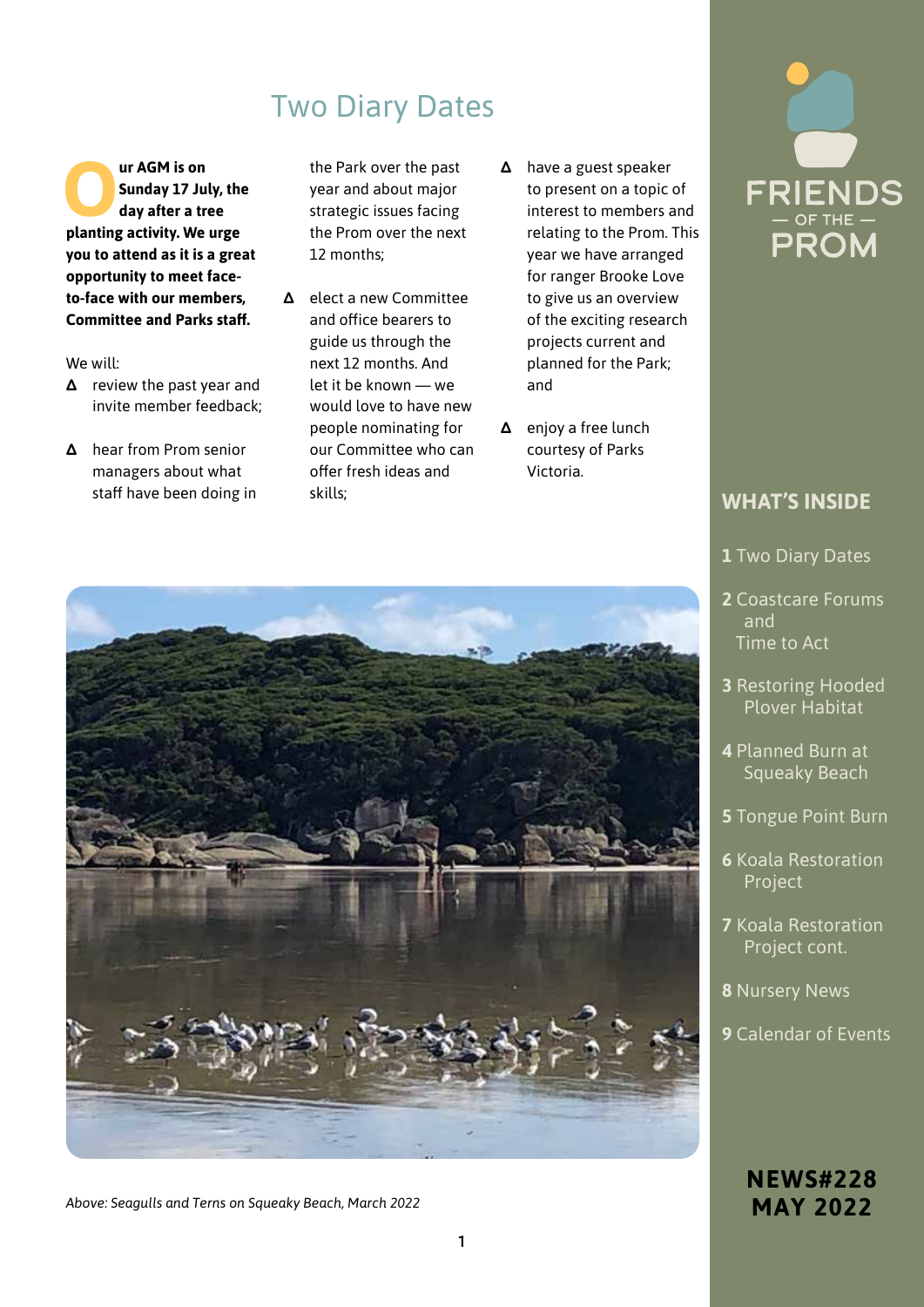# Coastcare Victoria Volunteer Forums

Coastcare Victoria is hosting a series of forums at Port Melbourne, Warrnambool and Inverloch to celebrate the volunteers who contribute to the health of Victoria's marine and coastal environment. The Bunurong Country forum, which includes the Gippsland Coast and the Prom, is to be held on Monday 6 June at the RACV Inverloch resort.

The forums will be focussed on building the knowledge and capacity of volunteer groups involved in Coastcare Victoria programs.

They'll also be a great chance for coastal volunteers from different areas to come together as a collective and learn from one another.

To register for tickets to the forum, go to the following link: https://www.eventbrite.com.au/e/ gippsland-coastcare-victoria-volunteer-forum-2022 tickets-332474950527

# **Coastcare Victoria Volunteer Gippsland Forum** Monday 6 June 9am - 5pm Inverloch RACV, Inverloch

For the last two years we have been urging our volunteers to obtain a valid Working with Children Check (WWCC). Various deadlines set by Parks Victoria's have come and gone, but now crunch-time is imminent as they recently advised us that — *"Volunteers who do not hold a WWCC will no longer be able to volunteer on Parks estate after 30 June 2022. A record of proof that a WWCC has been obtained must be uploaded onto Parks Victoria's online volunteer portal ParkConnect."*

Parks Victoria has confirmed that this directive applies to all our volunteers with only one exception — if you are new to *Friends of the Prom* and are attending one of our activities for the first time (perhaps you want to see if our group is a good fit for you), then you are not expected to have a WWCC. If you decide to continue volunteering with FOTP, you will be expected to have a valid WWCC.

Thanks to all those volunteers who have already loaded their

# **Time to act**

WWCC onto ParkConnect. If you haven't done so, please read on as we don't want to lose any of our valued volunteers for want of having a WWCC. We have some suggestions to help you comply —

**1.** If you haven't yet got around to applying for a WWCC please do so now – the application process is (reasonably) straightforward, costs you nothing and you can do it online at: https://service.vic.gov.au/ services/working-with-children

**2.** Make sure you use the following address and phone number when you are asked to fill out the details of the organisation you are volunteering with -

Parks Victoria Level 10, 535 Bourke Street Melbourne VIC 3000 Phone: 03 8627 4699 In the section that asks for occupation fields and type, use: Occupational fields = 52 Occupational type = Volunteer **3.** If you have an existing WWCC but have not loaded it into Park Connect, please do so now. While you're at it, you may also need to correct the organisational details on your card (there was a bit of confusion at the beginning about the correct details to use). For example, if you did NOT nominate Parks Victoria as the organisation you are volunteering with, you will need to update the information as listed above. Every WWCC cardholder can log in to check their WWCC to change or update their details via the webpage: https://www.service. vic.gov.au/find-services/work-andvolunteering/working-with-childrencheck/update-your-working-withchildren-check-details

**4.** If you run into difficulties with any of the above steps, one of our Committee members, Peter McDowell, has offered to assist you to work through the process. Contact Peter by email on: pdmcdowell101@gmail.com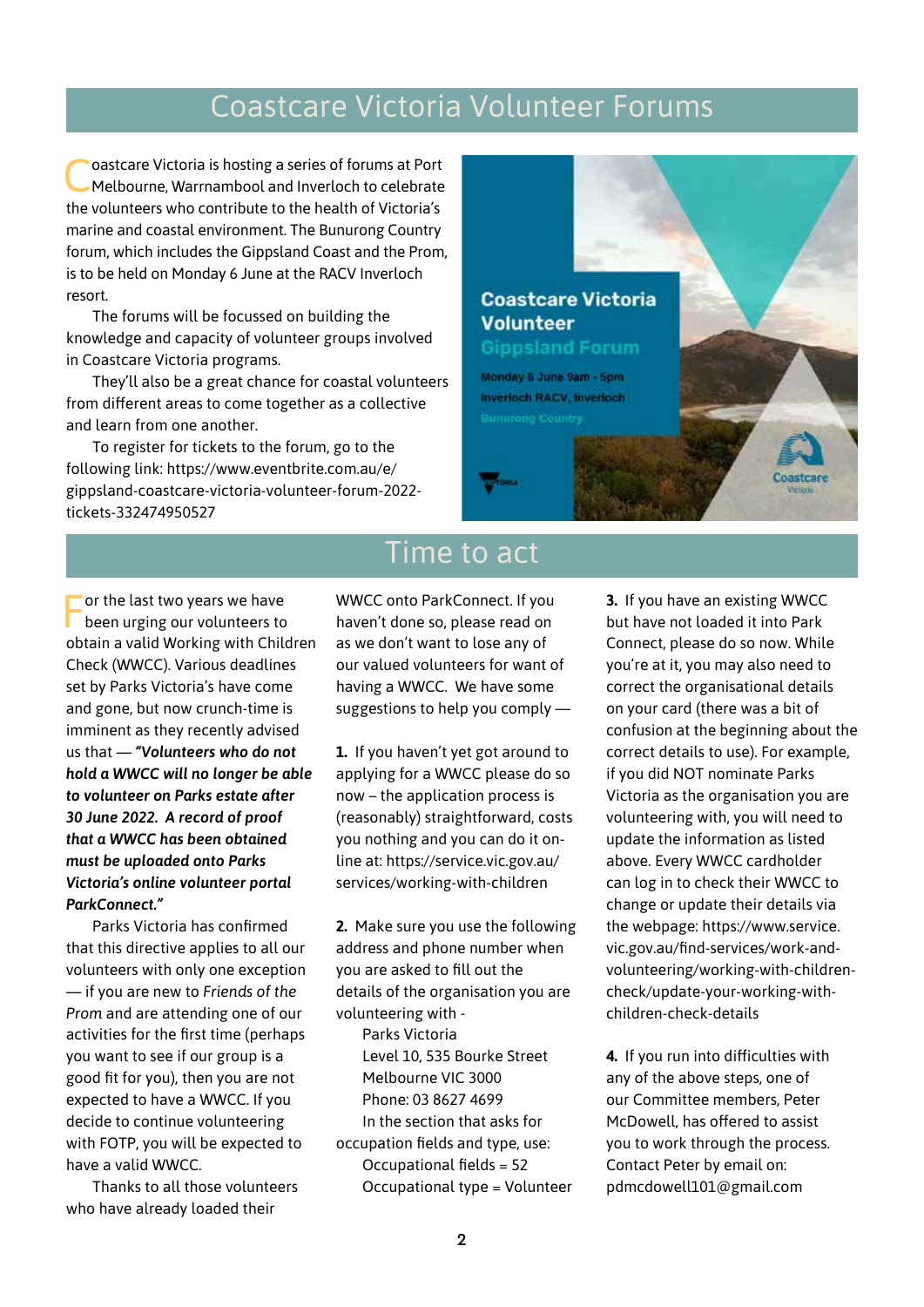## Restoring Hooded Plover Habitat – aka Sea Spurge Purge

Our three-day Sea Spurge weeding activities are proving to be successful. Held over three consecutive days, volunteers have more choice about which days to attend with some attending for two days or even all three.

We had superb weather for our latest three-day Sea Spurge weeding activity held over Friday 25, Saturday 26 and Sunday 27 March.

It was time to revisit Squeaky

Beach to remove regrowth given that it has received no attention from us since 3 February 2021. Twelve volunteers worked at Squeaky on Friday and 17 on Saturday. They did an amazing job to remove all Sea Spurge from one end of the beach to the other, apart from the protected cultural heritage zone near the northern end.

Having cleared Squeaky over Friday and Saturday, we returned

to Picnic Beach on Sunday. Ten volunteers continued the work we started at Picnic Beach exactly one year ago, but while this was our sixth activity day at Picnic Beach over the past year, there's still a lot more Sea Spurge there for us to weed.

*Below: Saturday's weeders at Squeaky Beach; Justin and Eddie; weeding circle*

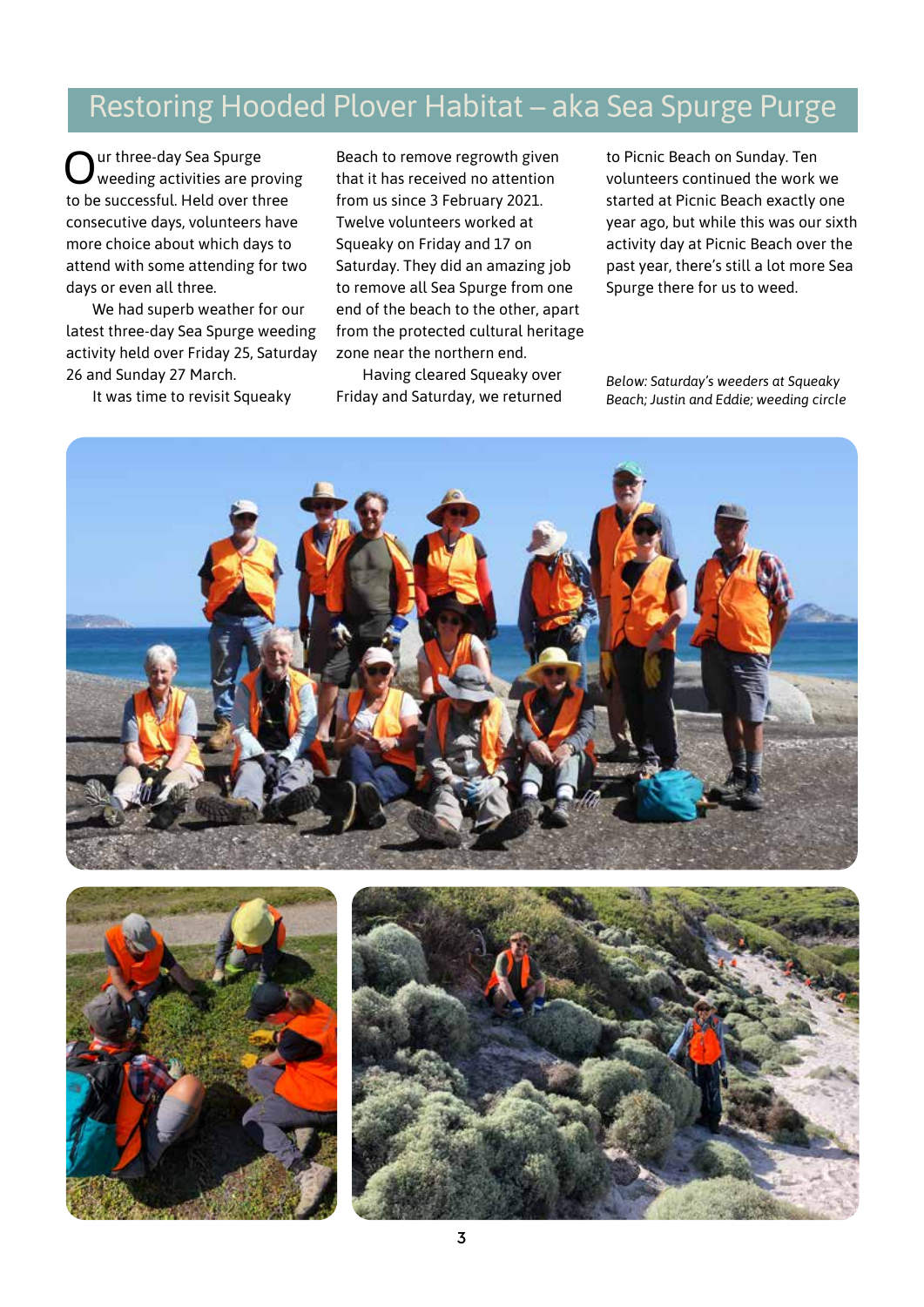### Planned burn at Squeaky Beach

'he volunteers for our Sea Spurge weeding activity on Friday 25 March might have wondered what was behind the delayed start and extra precautions taken by Parks Victoria before we could drive our cars into the Squeaky Beach carpark. Ranger Max Monk explains the reasons for the planned burn that was conducted in the area several days prior and was still smouldering on Friday morning—

*"Squeaky South planned burn was very successful and delivered several key objectives.*

*Firstly, situated in such close proximity to Tidal River, the planned burn was able to reduce the bushfire risk to Tidal River by reducing the fuel load over an area designed to protect the community in prevailing* 

*fire-season winds.*

*Secondly, there are ecological benefits from the burn, aimed at restoring fire adapted heath communities and controlling the spread of Coast Tea-Tree in accordance with the objectives below:*

- **∆** *Contribute to the restoration of landscapes identified in the Wilsons Promontory Conservation Action Plan to be declining in conservation value.*
- **∆** *Contribute to the restoration of canopy and understorey species within the Coastal Grassy Woodlands through the reduction of Coastal Tea-tree through ecological burning.*
- **∆** *Apply fire in a mosaic pattern, targeting areas with a closed*

*tea- tree canopy to expand the habitat of the New Holland Mouse.*

**∆** *Contribute to the structural diversity and distribution of vegetation growth stages in a range of habitat*s to improve conservation values.

*Significant effort was put into ensuring a cool burn, and after planning and preparing to burn this area for each of the past 8 years, it was a relief to complete the burn safely, according to plan, and within the prescribed area."*

Other planned burns have since been conducted successfully at Tongue Point in April and Varney's Grassland (on the Isthmus) in early May.







*Clockwise from top left: March 2022 #1 planned burn. The flame height allows reduction of the ground fuels without impacting the canopy species. (Parks Vic); March 2022 #2 fire backing to the Tidal Overlook trail. (Parks Vic);*

*The aftermath on Squeaky Beach access road March 2022*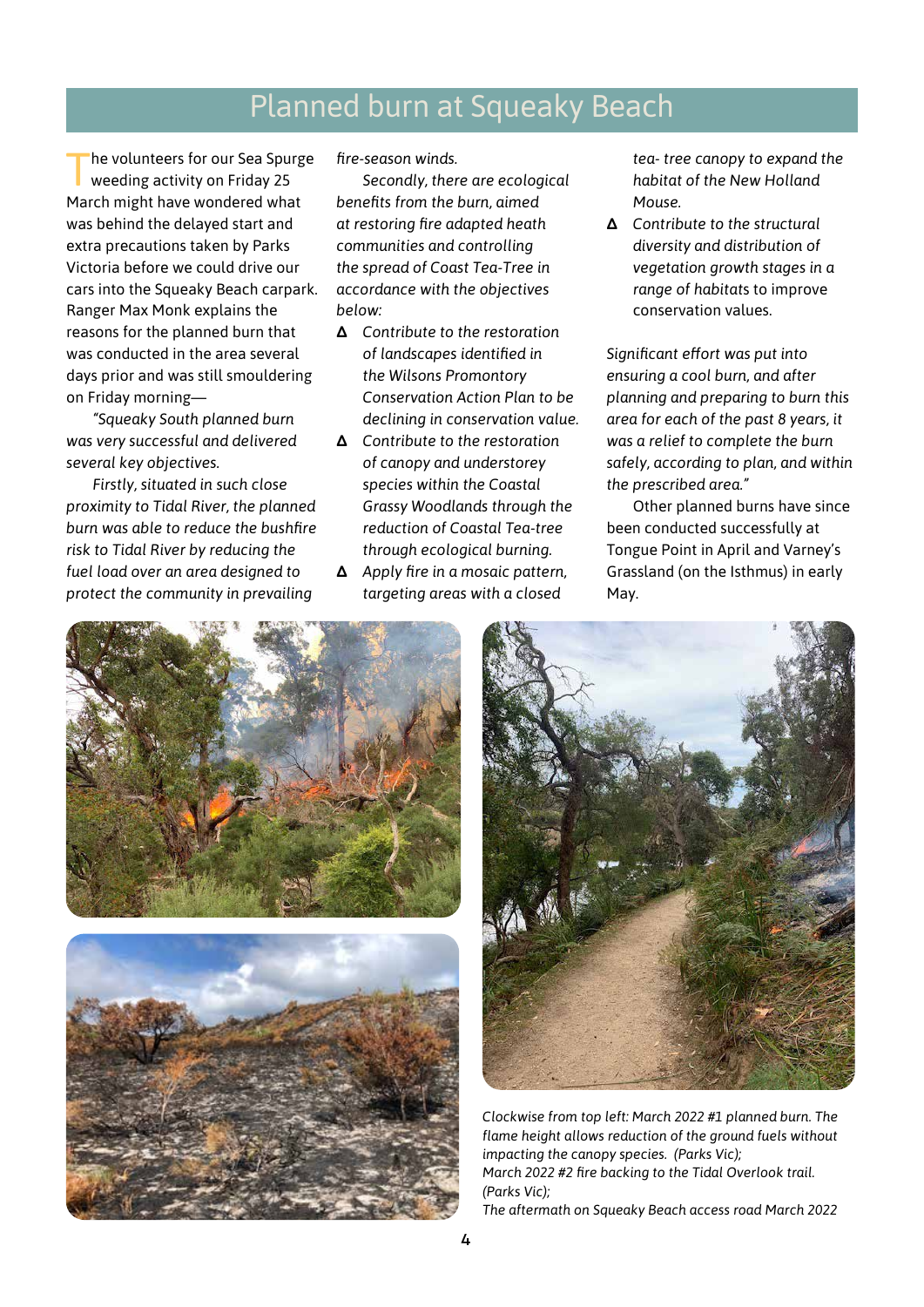# Tongue Point burn





*Photos: Tongue Point burn (Photo: Cassie Nolan)*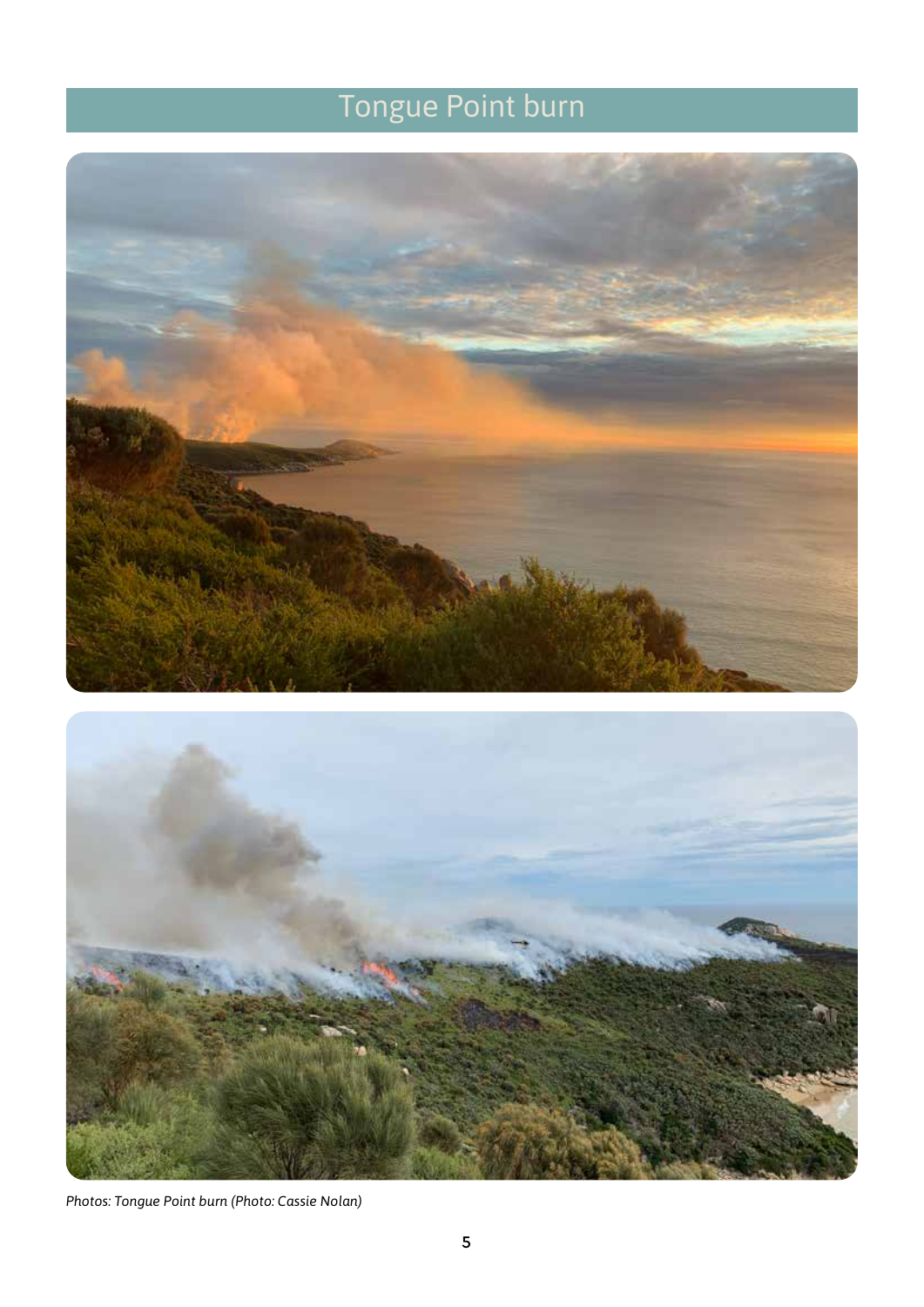### Koala Habitat Restoration Project

Since December 2021, we have<br>Since of striving to build our quota of 200 steel mesh tree guards before the 21 May tree planting activity at the former airfield on the Yanakie Isthmus. Lately we received an offer to help with the guards from an unexpected quarter — year-12 Mirboo North Secondary College students.

*Friends of the Prom's* Peter McDowell and Bill Hansen were at the Yanakie Works Yard on 22 March to demonstrate the construction technique to ten year-12 students and their teacher Rebecca Woodall. They were quick learners and set a target for themselves of 30 completed tree-guards, which they exceeded with a total of 37 tree-guards completed in only a few hours. That brought the total number to date to 171. We didn't hesitate to invite them to return another time to complete the last 29 guards which they did on Tuesday

10 May – all done!

The students are keen to see how the tree-guards are used in the field, so we have invited them to plant some trees at the former airfield and protect them against grazing animals with the treeguards — that will happen in July.

*Photos: The students with volunteers Peter McDowell and Bill Hansen, 22 March (Photos: Rebecca Woodall and Bill Hansen)*





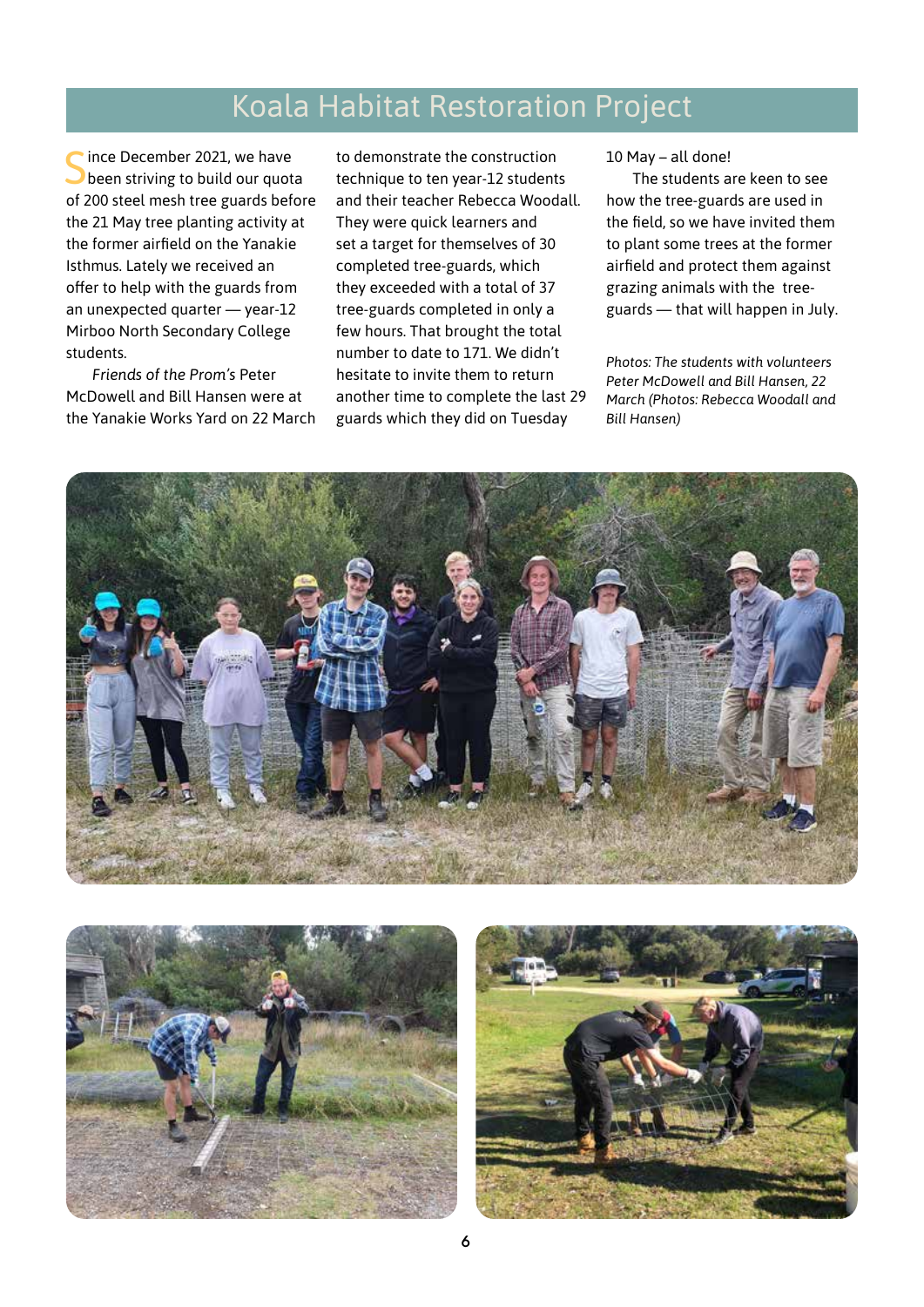# Koala Habitat Restoration Project

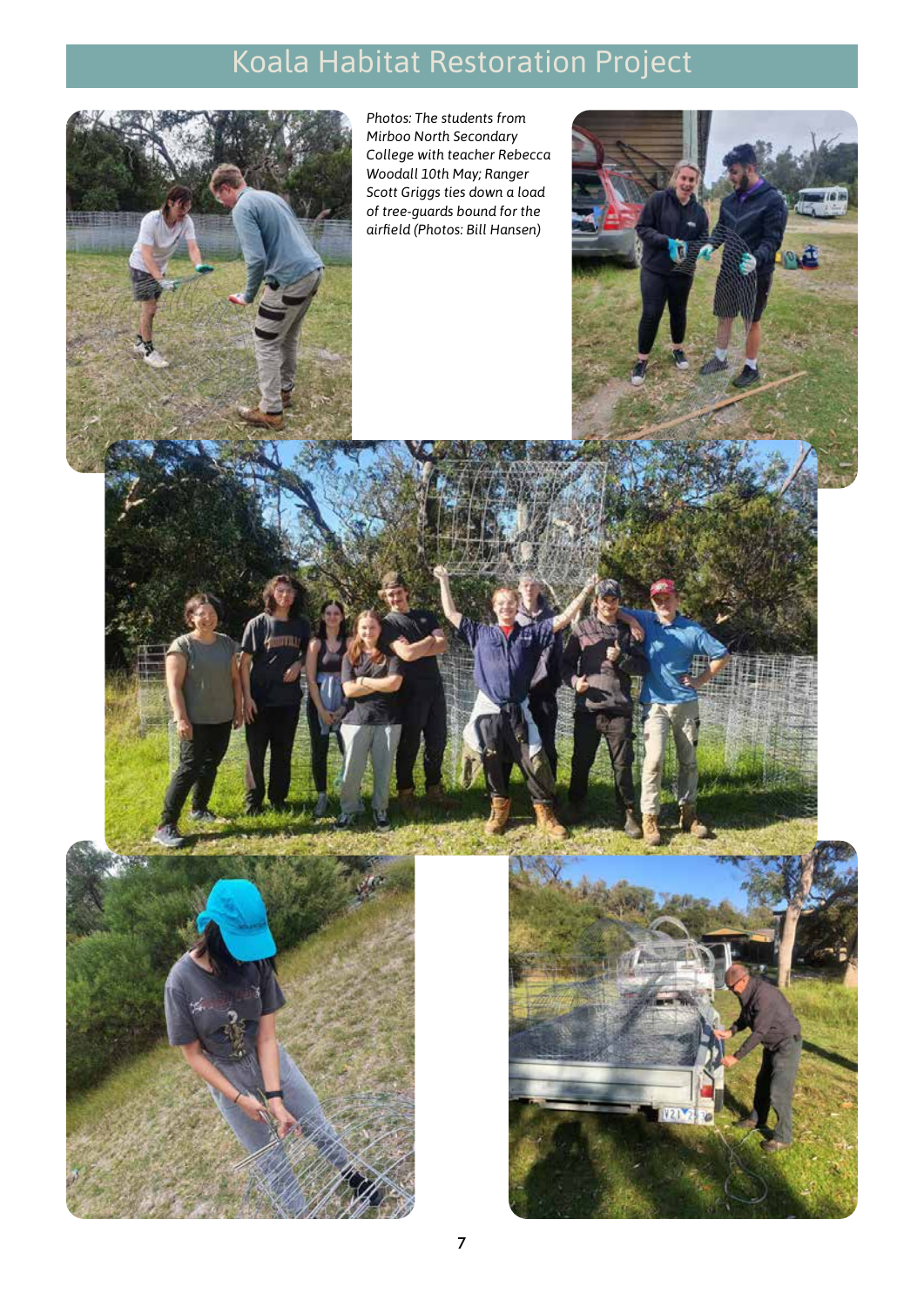### Nursery News

The nursery's hardening-off house<br>is now full of seedlings waiting to be planted in the coming winter months. Rangers Brooke Love and Ruby Wicks recently used 50 trees from the nursery to run a trial at the former airfield. They wanted to know what the survival rate of seedlings would be without treeguards, particularly after recent feral animal control measures. The results weren't pretty — anecdotally, the survival rate was about 5% after a few weeks. I guess we will be relying on our heavy duty steel tree guards to protect seedlings out at the airfield for some time to come.

The nursery's two main buildings, the hot-house and the hardening-off house, are badly in need of repair. The translucent polythene cover for the hot house is worn through in places and needs to be replaced before it is torn apart by the wind, while the hardening off house's steel frame is badly rusted in places and there is a risk of partial collapse. These are Parks Victoria assets and Park managers are aware of the problem. We are waiting to see how and when they intend to resolve the problem.

There is some brighter news however. The Rose McMahon Memorial Fund, *Rose's Legacy of Love* (which we wrote about in previous newsletters), has generously donated a substantial sum of money to Friends of the Prom to contribute to the building of a new climate controlled seedgermination house inside the nursery compound at Tidal River. This will be a valuable addition

to our nursery, improving the success rate of seed germination and extending the range of plants we are able to grow. The Fund will pay for supply and delivery of the materials while Park managers have committed to prepare the site, assemble the structure and install services.

On 21 April, the Nursery crew was part of Parks Vic's Junior Ranger Programme during the school holidays. We always look forward to working with the rangers on these programmes as the young children are very keen to plant seedlings and their parents/minders pitch in as well. The Park benefits by getting some more trees, shrubs and grasses into the Tidal River camp-ground.



*Above: Volunteers help with Parks Victoria's School Holiday programme on 21 April*